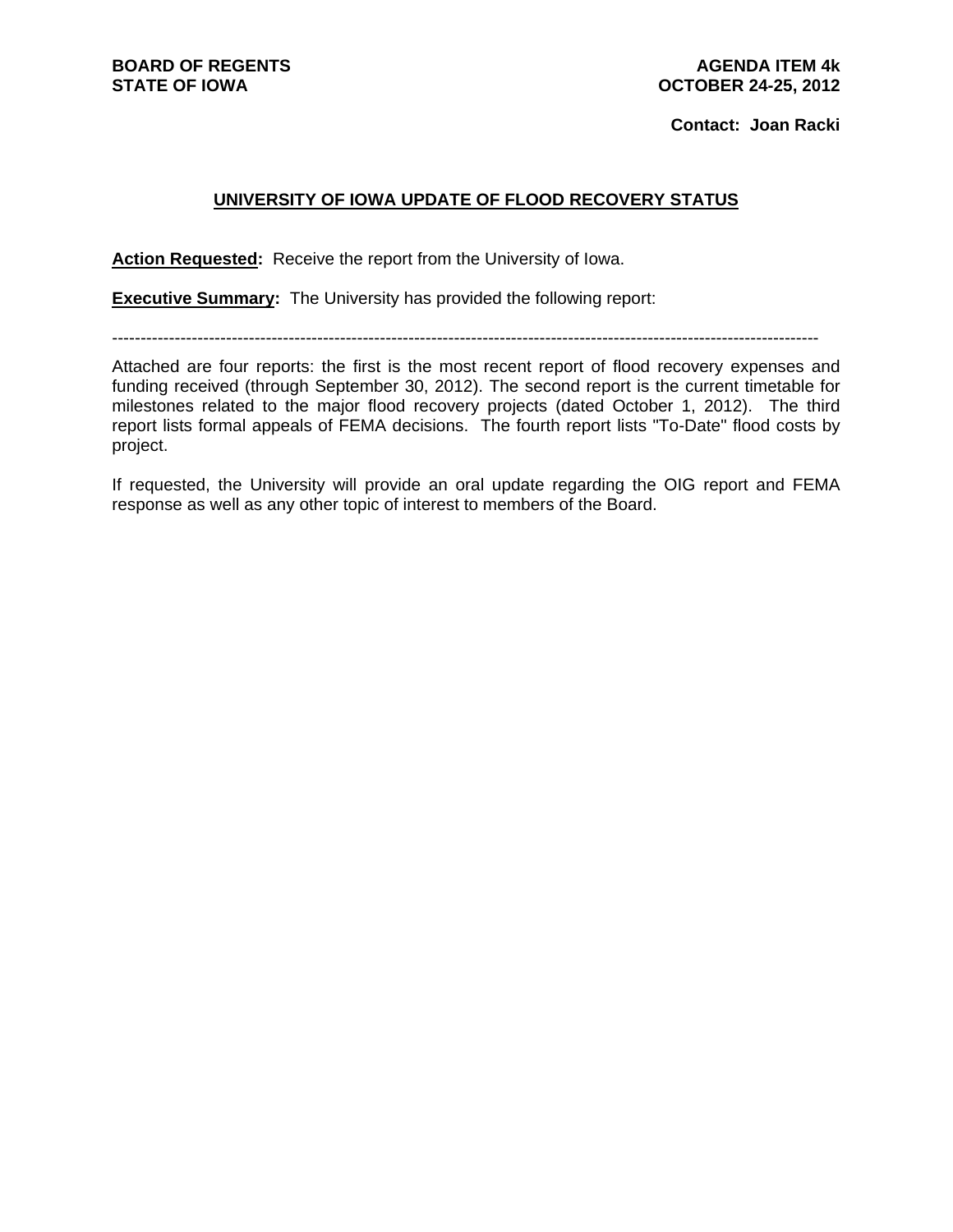|                                                          |                                                            |                                         | EXPENSE AND FUNDING<br>As of September 30, 2012 |                                              |                    |                                    |                       |               |
|----------------------------------------------------------|------------------------------------------------------------|-----------------------------------------|-------------------------------------------------|----------------------------------------------|--------------------|------------------------------------|-----------------------|---------------|
| <b>FLOOD EXPENSE:</b>                                    | Actuals                                                    | Encumbrances                            | TOTAL                                           |                                              |                    |                                    |                       |               |
|                                                          | \$219,352,921                                              | \$38,214,007                            | \$257,566,928                                   |                                              |                    |                                    |                       |               |
| FLOOD FUNDING:                                           |                                                            |                                         |                                                 |                                              |                    |                                    |                       |               |
|                                                          | Redirected<br>Academic<br><b>Bldg Rev</b><br>Bond<br>SF376 | Enterprise<br>Auxiliary<br><b>Funds</b> | Education<br>General<br>Funds                   | Insurance                                    | FEMA               | U.S. Dept of<br>Education<br>Grant | <b>Notes</b><br>Flood | TOTAL         |
| Building/Content/Extra Exp<br>Federal Flood<br>FM Global | \$7,734,822                                                | \$3,875,887                             | \$14,428,981                                    | 5,393,881<br>\$59,393,881<br>54,000,000      | \$78,281,389       | \$1,504,186                        | \$30,250,379          | \$195,469,525 |
|                                                          |                                                            |                                         | Gifts                                           | Interruption<br>FM Global<br><b>Business</b> | Insurance<br>Other |                                    |                       | TOTAL         |
| Gifts Flood Relief (Foundation)<br>Gifts (HHMI)<br>Other |                                                            |                                         | $\frac{1,291,854}{52,291,854}$<br>1,000,000     | \$6,076,817                                  | \$839,377          |                                    |                       | \$9,208,048   |
|                                                          |                                                            |                                         |                                                 |                                              |                    |                                    |                       | 5-Oct-12      |

## UNIVERSITY OF IOWA FLOOD RECOVERY **UNIVERSITY OF IOWA FLOOD RECOVERY**

## **BOARD OF REGENTS STATE OF IOWA**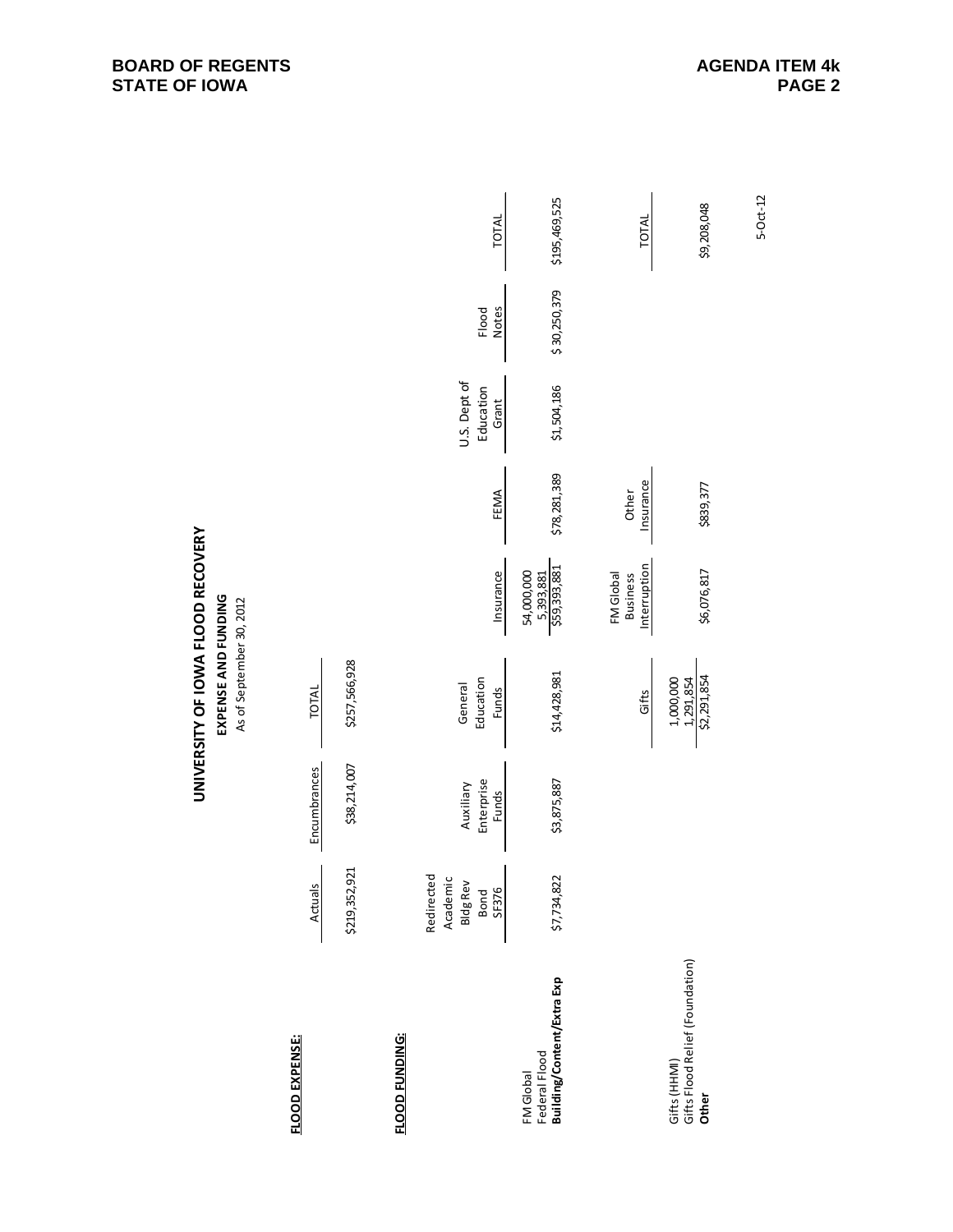MAJOR FLOOD RECOVERY PROJECT TIMETABLE **MAJOR FLOOD RECOVERY PROJECT TIMETABLE**

|                                          | Authority Approval<br>Regional FEMA<br>Replacement<br>Site and | and Mitigation Plans<br>Review of Recovery<br>(PW complete)<br>State/Regional<br>Completion of | <b>Completion of National</b><br>FEMA Review/Funding<br>Obligation (1) | <b>Budget to Board Office</b><br>Schematic Design and<br>for Regents Action<br>Submission of | Construction<br>Contract(s)<br>Award of                     | Substantial Completion                                      |
|------------------------------------------|----------------------------------------------------------------|------------------------------------------------------------------------------------------------|------------------------------------------------------------------------|----------------------------------------------------------------------------------------------|-------------------------------------------------------------|-------------------------------------------------------------|
| Art Building West                        |                                                                |                                                                                                | (March 2011)<br>Complete                                               | (March 2010)<br>Complete                                                                     | (September 2010)<br>Complete                                | October 2011                                                |
| (Replacement)<br>Art Building            | (October 2010)<br>Complete                                     | $($ June 2011)<br>Complete                                                                     | (January 2012)<br>Complete                                             | (March 2012)<br>Complete                                                                     | May 2013                                                    | April 2016                                                  |
| Art Building<br>(Demolition)             |                                                                | $($ June 2011 $)$<br>Complete                                                                  | (May 2012)<br>Complete                                                 | December 2012                                                                                | <b>Gal</b>                                                  | ГBD                                                         |
| Hancher Performing Arts<br>(Replacement) | (October 2010)<br>Complete                                     | $($ June 2011)<br>Complete                                                                     | (January 2012)<br>Complete                                             | (March 2012)<br>Complete                                                                     | October 2012 to<br>October 2013 <sup>(3)</sup>              | December 2015                                               |
| School of Music<br>(Replacement)         | (October 2010)<br>Complete                                     | $($ June 2011)<br>Complete                                                                     | (January 2012)<br>Complete                                             | (March 2012)<br>Complete                                                                     | September 2013 <sup>(3)</sup><br>January 2013 to            | March 2016                                                  |
| Hancher/Voxman/Clapp<br>(Demolition)     |                                                                | $U$ une $2011$<br>Complete                                                                     | (May 2012)<br>Complete                                                 | December 2012                                                                                | ГBD                                                         | ГBD                                                         |
| Technology Labs<br>Iowa Advanced         |                                                                | June 2011)<br>Complete                                                                         | October 2012 $(4)$                                                     | December 2012                                                                                | June 2013                                                   | July 2014                                                   |
| Iowa Memorial Union                      |                                                                | $($ July 2011)<br>Complete                                                                     | $\mu$ anuary 2012) $^{(5)}$<br>Complete                                | (October 2010)<br>Complete                                                                   | April 2013                                                  | February 2015                                               |
| Mayflower Residence<br>흝                 |                                                                | $($ June 2011)<br>Complete                                                                     | October 2012 $^{(4)}$                                                  | (June 2012)<br>Complete                                                                      | February 2013                                               | June 2014                                                   |
| Theatre Building                         |                                                                | $($ June 2011 $)$<br>Complete                                                                  | (February 2012)<br>Complete                                            | October 2012                                                                                 | August 2013                                                 | October 2014                                                |
| Utility System <sup>(2)</sup>            |                                                                | FEMA response to UI<br>Uncertain (pending<br>proposed plan)                                    | FEMA response to UI<br>Uncertain (pending<br>proposed plan)            | FEMA response to UI<br>Uncertain (pending<br>proposed plan)                                  | FEMA response to UI<br>Uncertain (pending<br>proposed plan) | FEMA response to UI<br>Uncertain (pending<br>proposed plan) |
| Enathate                                 |                                                                |                                                                                                |                                                                        |                                                                                              |                                                             |                                                             |

Footnotes:

All dates subject to meeting all FEMA historic and environmental preservation rules on building and demotition projects per section 106 of the National Historic Preservation Act. (1) All dates subject to meeting all FEMA historic and environmental preservation rules on building and demolition projects per section 106 of the National Historic Preservation Act. .<br>Ω<br>Ω

On August 12, 2010, the University submitted a comprehersive report, including a benefit-cost analysis, to FEMA outling needed repairs and improvements to the utility system (power plant, turnels, and distribution system). 2) On August 12, 2010, the University a recomprehensive report, including a benefie cost and yis sus, to FEMA outhing needed repairs and improvements to the ultily system (power plant, tunnels, and distibution system). In March 2012, the University received from the FEMA office in Des Moines multiple PWs providing insufficient obligations for repairs and mitigation. Path addressing these deficiencies is uncertain and will inv dve appeals to FEMA Region VII. and will involve appeals to FEMA Region VII.

- These projects will be delivered in several bid packages. The dates indicated represent the anticipated dates for the awarding of the initial and final contracts. (3) These projects will be delivered in several bid packages. The dates indicated represent the anticipated dates for the awarding of the initial and final contracts.
- (4) University and State officials have had and continue to have discussions with FEMA regarding the proposed mitigation strategies for the referenced projects.  $\odot \odot \odot$
- University and State officials have had continue to have discussions with FEMA regarding the proposed mitigation strategies for the referenced projects.<br>FEMA obligation understates expected cost significantly and Ul/lowa H (5) FEMA obligation understates expected cost significantly and UI/Iowa Homeland Security are in the process of seeking recognition of this higher cost with an updated version of the FEMA obligation.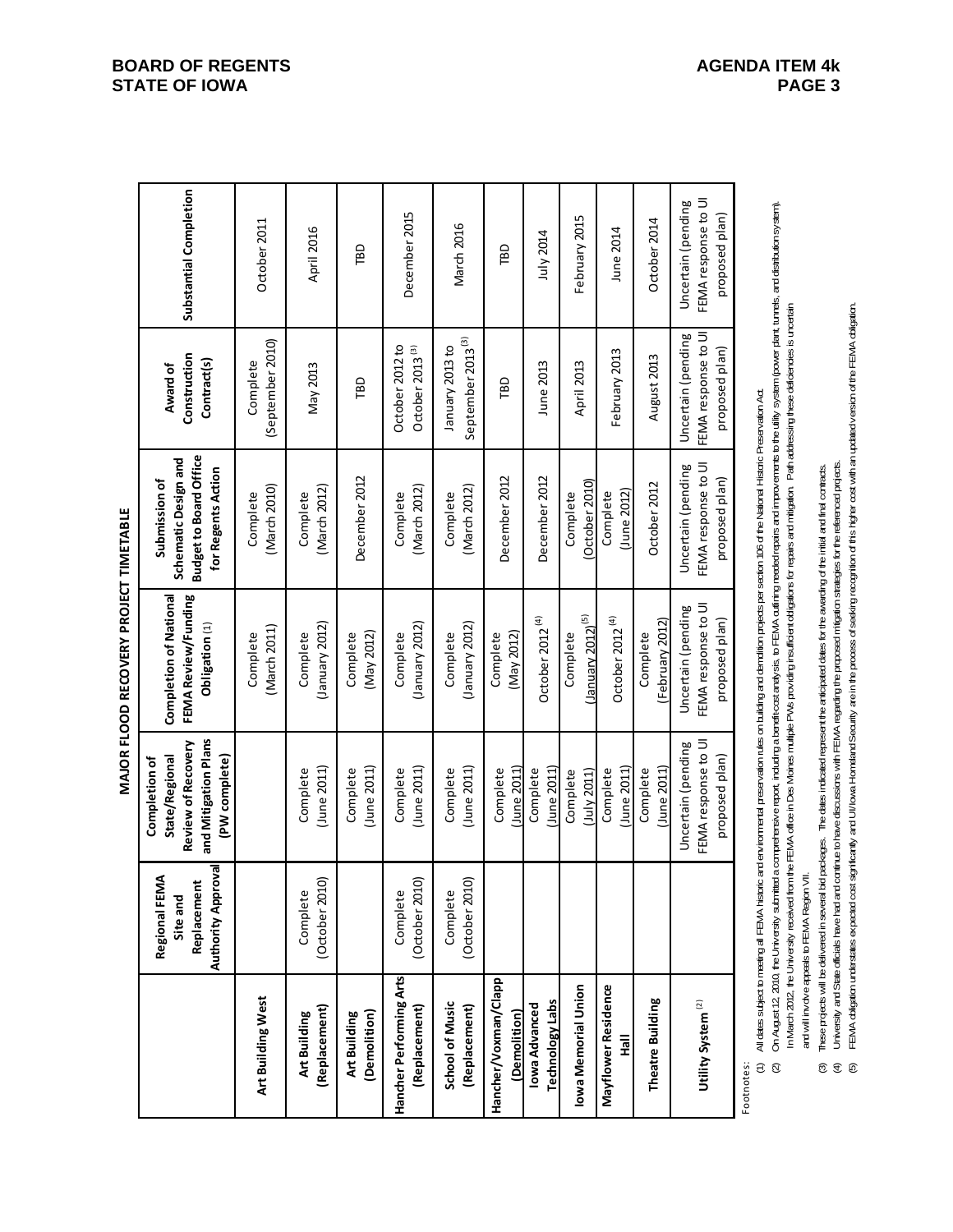|                                           | STATUS OF FEMA APPEALS                                                 |                             |                                                                                                     |
|-------------------------------------------|------------------------------------------------------------------------|-----------------------------|-----------------------------------------------------------------------------------------------------|
| BUILDING/<br>PROJECT                      | <b>ISSUE ON APPEAL</b>                                                 | SUBMITTED<br>APPEAL<br>DATE | STATUS OF APPEAL                                                                                    |
| MUSEUM OF ART                             | Replacement of flood damaged facility                                  | second appeal)<br>June 2011 | Final appeal rejected by FEMA Headquarters<br>(May 2012)                                            |
| UTILITY SYSTEM TUNNELS<br>POWER PLANT and | mbursement for funds expended<br>in repair of facility<br>Reir         | (UI to IHS)<br>May 2012     | In process / under review by FEMA Region VII<br>(IHS submitted appeal to FEMA VII July 2012)        |
| POWER PLANT                               | Mitigation strategy                                                    | August 2012<br>(UI to IHS)  | Submitted to lowa Homeland Security (IHS) as<br>appeal to FEMA Region VII                           |
| UTILITY SYSTEM TUNNELS                    | Mitigation strategy                                                    | August 2012<br>(UI to IHS)  | Submitted to lowa Homeland Security (IHS) as<br>appeal to FEMA Region VII                           |
| <b>STUDIO ARTS</b>                        | Reimbursement of funds expended in<br>renovation of temporary facility | April 2012<br>(UI to IHS)   | (IHS submitted appeal to FEMA Region VII June 2012)<br>In process / under review by FEMA Region VII |